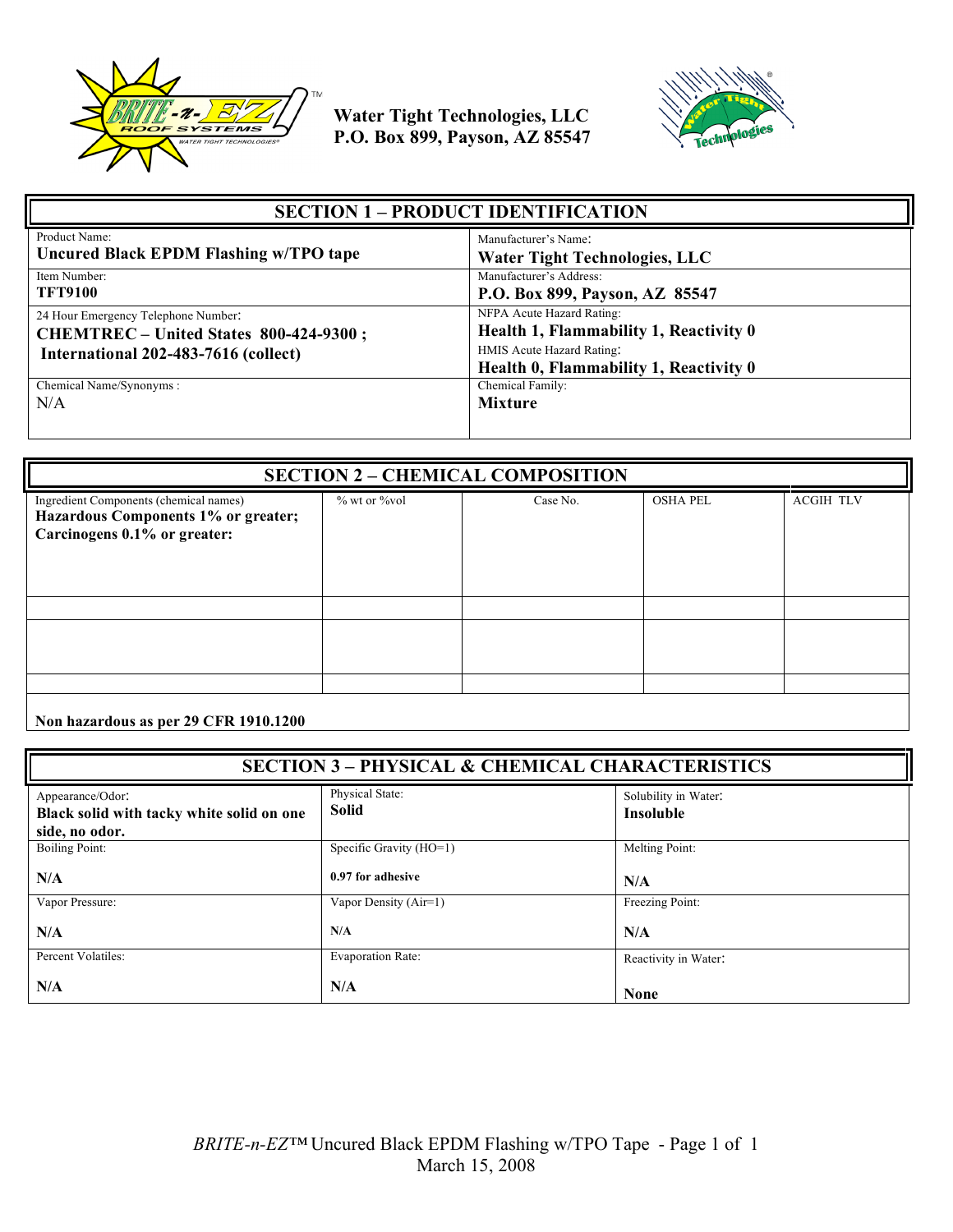



| <b>SECTION 4- FIRE &amp; EXPLOSION HAZARD DATA</b>                                                                      |                                                                                                                                                                                                                                                                            |  |
|-------------------------------------------------------------------------------------------------------------------------|----------------------------------------------------------------------------------------------------------------------------------------------------------------------------------------------------------------------------------------------------------------------------|--|
| Flash Point:<br>$>$ 200°C                                                                                               | Flammable Limits (in air):<br>LEL: N/A UEL: N/A                                                                                                                                                                                                                            |  |
| Extinguishing Media:<br>Foam, water, dry chemical and CO <sup>2</sup> can also be used.                                 | Fire Fighting Procedures:<br>Treat as Class B fire. Limit fire fighting to those trained to do<br>so. Minimize breathing gases, vapor, fumes or decomposition<br>products. Use supplied-air breathing equipment for enclosed<br>or confined spaces or as otherwise needed. |  |
| Hazardous Decomposition Products:                                                                                       | Special Fire & Explosion Hazards:                                                                                                                                                                                                                                          |  |
| In the event of combustion, carbon dioxide, smoke, carbon<br>compound and other decomposition products may be released. | <b>None</b>                                                                                                                                                                                                                                                                |  |
| Method Used:<br>Estimate based on flash point of most volatile component.                                               | Auto-Ignition Temperature:<br>N/A                                                                                                                                                                                                                                          |  |

| <b>SECTION- 5 HEALTH HAZARD DATA</b>                                                                                                                                                                                                                                                                                                                                                                                                                                                        |                                                                                                                                                             |  |
|---------------------------------------------------------------------------------------------------------------------------------------------------------------------------------------------------------------------------------------------------------------------------------------------------------------------------------------------------------------------------------------------------------------------------------------------------------------------------------------------|-------------------------------------------------------------------------------------------------------------------------------------------------------------|--|
| Permissible Exposure Limit:<br>N/A<br>Effects of Overexposure:<br>Toxic fumes may be released during fire. Exposure to fumes may<br>aggravate pre-existing eye, lung, and skin conditions.                                                                                                                                                                                                                                                                                                  | Signs and Symptoms of Exposure:<br>Under normal conditions of use, this product will not release<br>or otherwise result in exposure to hazardous chemicals. |  |
| Acute:<br>Irritation, redness.<br>Chronic:                                                                                                                                                                                                                                                                                                                                                                                                                                                  | Carcinogenicity:<br>IARC, NTP, and OSHA do not list this product as a<br>carcinogen.                                                                        |  |
| N/A<br>Emergency & First Aid Procedures:<br>Eye Contact:<br>Can cause irritation, redness, tearing, blurred vision. Flush with water and consult physician.<br>Skin Contact:<br>Thoroughly wash affected area with soap and water.<br>Inhalation:<br>Not normally hazardous unless at elevated temperatures. Remove to fresh air.<br>Ingestion:<br>Due to the physical nature of this product physical ingestion is unlikely. Consult a Physician<br>Primary Route of Entry:<br><b>None</b> |                                                                                                                                                             |  |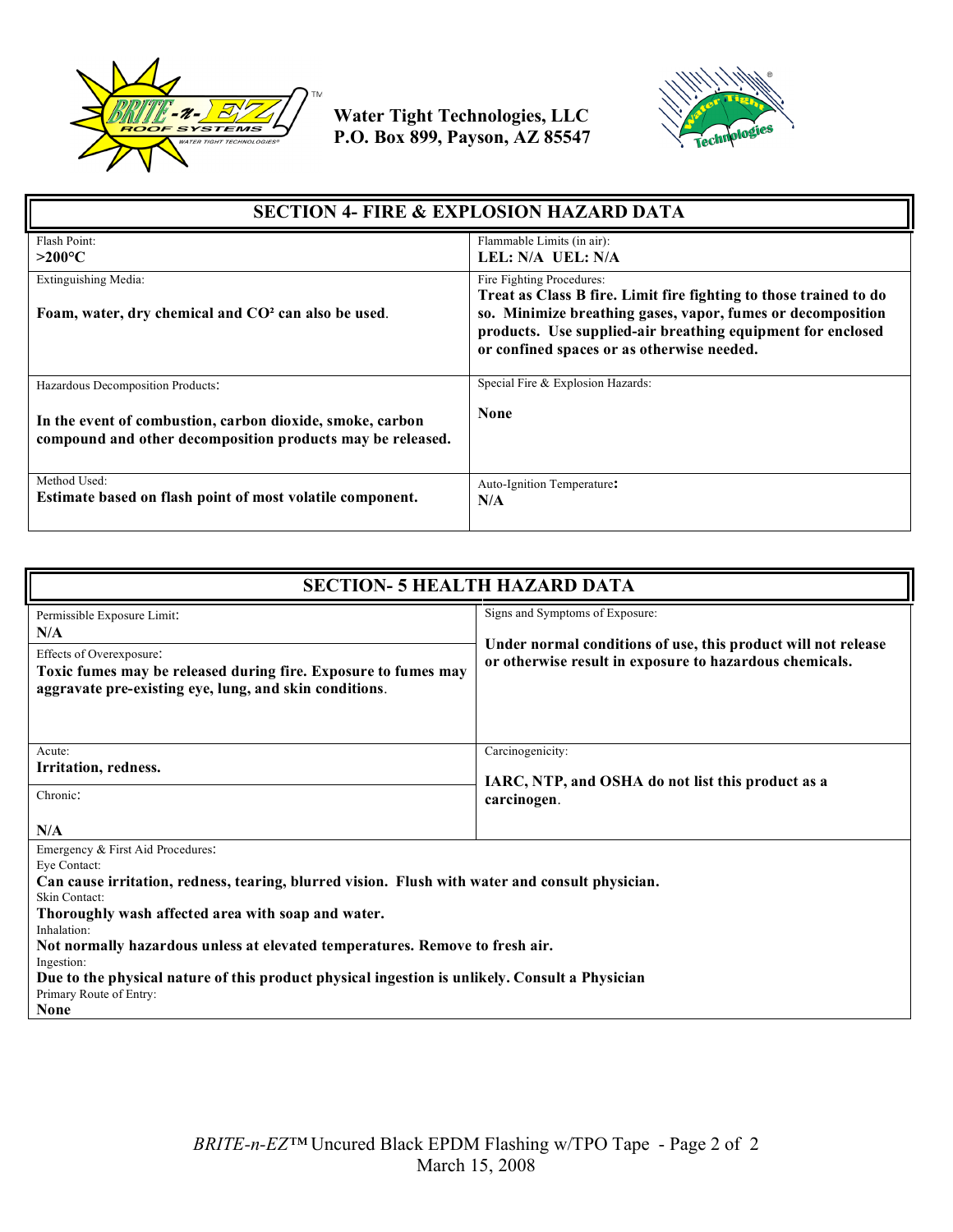



| <b>SECTION 6 – REACTIVITY DATA</b>                                                                                        |                           |
|---------------------------------------------------------------------------------------------------------------------------|---------------------------|
| Stability:                                                                                                                | Incompatibility:          |
| <b>Stable</b>                                                                                                             | None known                |
|                                                                                                                           |                           |
| Hazardous Decomposition Products:                                                                                         | Hazardous Polymerization: |
| In the event of a partial combustion, fumes, smoke, carbon<br>compounds and other decomposition products may be released. | Will not occur            |
| Conditions to Avoid:                                                                                                      |                           |

**Exposure to temperatures in excess of 130° F.**

## **SECTION 7 - SPILL OR LEAK PROCEDURES**

Steps to be taken in case material is released or spilled: Small spill:

 **Scoop or shovel material into sealed containers**.

Large Spill:

**Same as small spill**.

Waste Disposal Method:

**If this product becomes a waste, it is considered a non-hazardous waste as defined by RCRA 40CFR261. Dispose of in accordance with local, state, and federal regulations**.

| <b>SECTION 8 - SPECIAL PROTECTION</b> |                                                     |
|---------------------------------------|-----------------------------------------------------|
| Respiratory Protection:               | Eye Protection:                                     |
| N/A                                   | Safety glasses with side shields recommended.       |
| Protective Gloves:                    | Other Protective Equipment:                         |
| <b>Not Required</b>                   | None required under normal installation conditions. |
| Ventilation:                          |                                                     |
| No respirator needed.                 |                                                     |